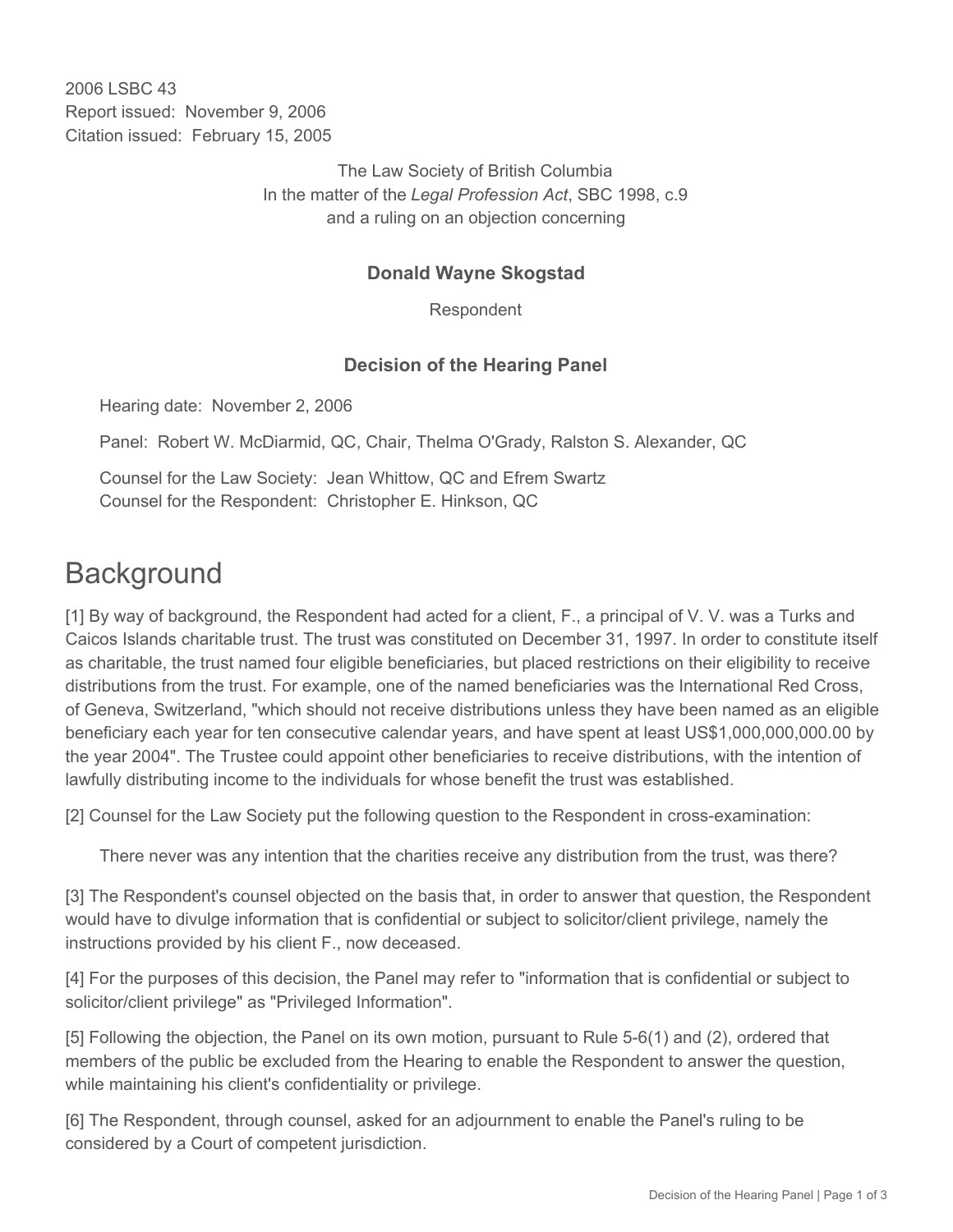[7] The Panel was invited to provide reasons.

[8] The Panel ruled that the Respondent can answer the question and, by doing so, would not breach any duty or obligation that would otherwise be owed to the client not to disclose the Privileged Information. The Panel determined that Section 88 of the *Legal Profession Act*, and in particular subsections (1), (2) and (3), provide for an "umbrella" that protects the client's privilege while permitting the evidence to be used in this disciplinary hearing, which is a hearing constituted under the *Legal Profession Act*.

[9] It is the Panel's decision that testimony given by the Respondent does not constitute any breach or waiver of solicitor/client privilege; rather, the scheme of the *Legal Profession Act* maintains an "umbrella" of privilege for the benefit of the client, while enabling the evidence to be used in the hearing into the Respondent's conduct.

[10] As a starting point, the Panel refers to *Lavallee, Rackel & Heintz v. Canada* [2002] 3 S.C.R. 209, as quoted by Scanlan, J. in *Stewart McKelvey et al. v. Nova Scotia Barristers' Society* 2005 NSSC 258 at paragraph 28:

. . . Madam Justice Arbour was considering the principles of solicitor-client privilege which she described at page 240 as being:

a principle of fundamental justice and civil right of supreme importance in Canadian Law.

Madam Justice Arbour referenced the fact since *Hunter* [1984] 2 S.C.R. 145 courts had striven to strike an appropriate balance between privacy interests on the one hand and exigencies of law enforcement on the other hand. In the criminal law context Madam Justice Arbour said that the balancing exercise is not particularly helpful because:

. . . privilege, properly understood, is a positive feature of law enforcement, not an impediment to it.

Madam Justice Arbour quoted Justice Cory in saying:

. . . solicitor-client privilege must be as close to absolute as possible to ensure public confidence and retain relevance. As such, it will only yield in certain clearly defined circumstances, and does not involve a balancing of interests on a case-by-case basis.

[11] This Panel is of the view that the solicitor/client privilege does not "yield", but rather is maintained for the benefit of the client by the provisions of Section 88 of the *Legal Profession Act*.

[12] The Panel respectfully adopts the reasoning of Gerow, J. in *Greene v. Law Society of British Columbia et al.* [2005] B.C.J. 586, at paragraph 52, where Her Ladyship states:

While the petitioner argues there is a distinction between the Society's review of a file resulting from a complaint and a practice review since the client who makes a complaint waives privilege, I do not agree that there is a distinction. A client who makes a complaint to the Society does not waive privilege. There is no such distinction recognized in the *Act* or the *Rules*. In my view, the client's privilege is preserved and the client's interests are protected both where the file is inspected because of a complaint and where the file is inspected during a practice review.

[13] It is the Panel's view that this reasoning is equally applicable in a hearing, it being common ground that